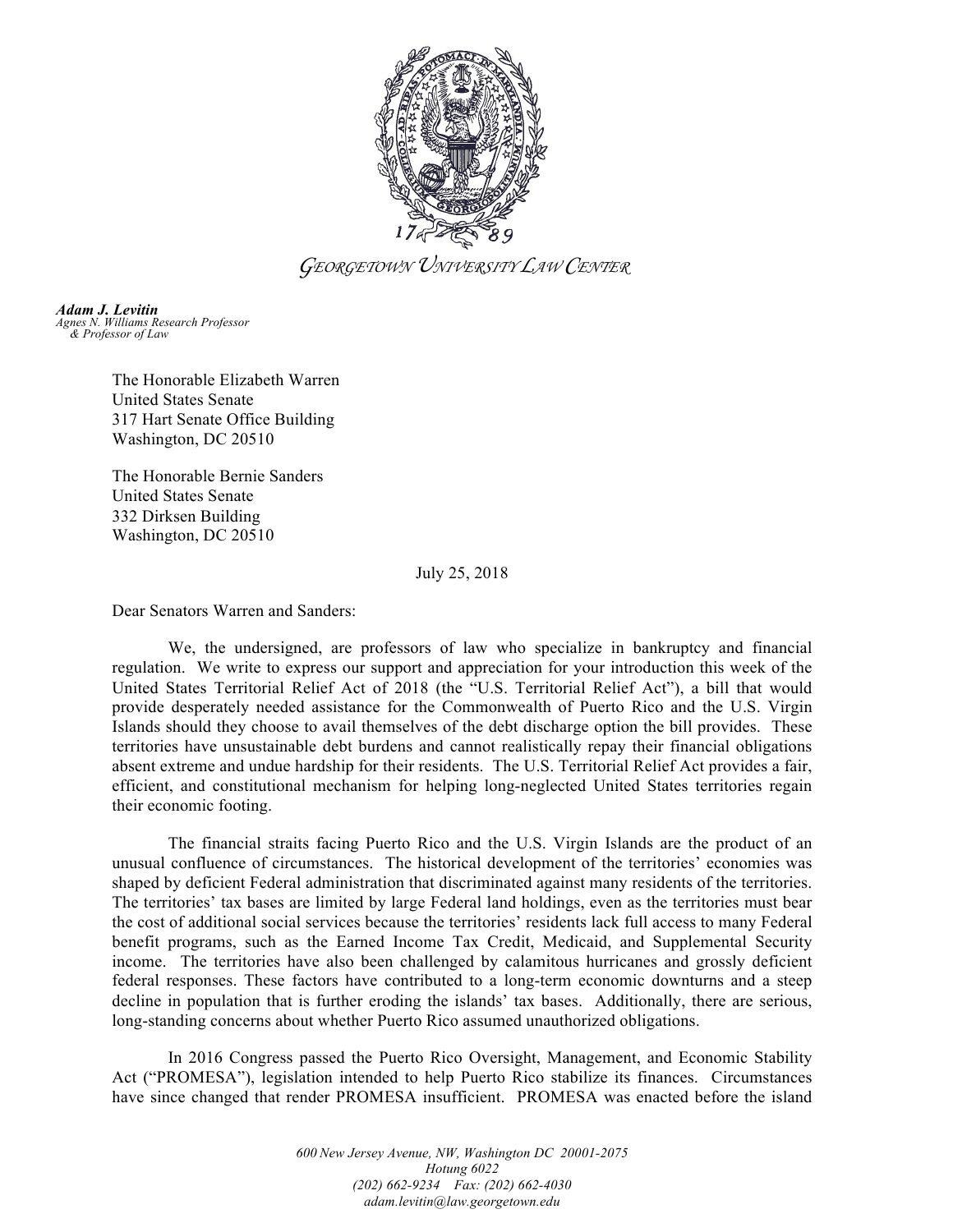was devastated by two hurricanes in the summer of 2017. These hurricanes knocked out the island's electric grid for months, shutting down substantial economic activity and furthering emigration from the Puerto Rico. PROMESA cannot sufficiently deleverage Puerto Rico, as the most recently certified Fiscal Plan for Puerto Rico shows. Instead, Puerto Rico and its instrumentalities will be left with a substantial debt overhang and will find themselves diverting funds to pay creditors when it is hardpressed to provide adequate services for its residents. Moreover, PROMESA provides no assistance whatsoever for the heavily indebted U.S. Virgin Islands. All of these factors counsel for the need for additional assistance for the territories, which is precisely what the U.S. Territorial Relief Act would provide.

Title I of the U.S. Territorial Relief Act provides for the automatic discharge of the unsecured financial obligations of a territory (including its instrumentalities) that invokes the relief through an affirmative vote of its legislature and approval of its governor. This is bold stroke, the legislative equivalent of cutting through the Gordian Knot. It recognizes the dire financial situation of the territories and awards relief without the time-consuming and expensive process of a traditional bankruptcy proceeding.

As professors of law, we are sensitive to the limitations of federal legislative power under the Constitution. But we are also aware that Congress's power is at its high-tide when it acts under either the bankruptcy power or the territorial power. Based on our close examination of the U.S. Territorial Relief Act, we are satisfied that the legislation has been drafted to be consistent with Congress's authority under the bankruptcy power and territorial power.

The legislation has been carefully crafted to ensure that it complies with even an expansive interpretation of a Constitutional limitation on uncompensated, retroactive impairment of property rights – that is, takings through bankruptcy law. The U.S. Territorial Relief Act affects only unsecured financial obligations of the territories. It does not affect secured obligations. This distinction is important because secured obligations are property rights, as opposed to contractual rights, and the Supreme Court has distinguished between the ability of bankruptcy law to impair contractual obligations as opposed to property rights. *U.S. v. Security Industrial Bank*, 459 U.S. 70, 75, 80 (1982). Property rights are protected by the  $5<sup>th</sup>$  Amendment of the Constitution against takings without just compensation. Contractual rights are not. An unsecured creditor has only contract rights; it lacks a claim against specific property. In contrast, a secured creditor has a property interest in its collateral. That property interest is limited to the value of the collateral. *Wright v. Union Central Life Ins. Co.*, 311 U.S. 273, 278 (1940). To the extent that the debt exceeds the collateral value or is not backed by collateral at all, however, the creditor's claim is merely a contractual right that may be impaired retroactively in bankruptcy. *See Wright v. Vinton Branch of Mountain Trust Bank of Roanoke*, 300 U.S. 440, 470 (1937). The U.S. Territorial Relief Act's impairment of existing unsecured financial obligations of the territories poses no Constitutional issue whatsoever. Indeed, all of the United States' various  $19<sup>th</sup>$  century bankruptcy laws were responses to specific economic crises; their entire point was retroactivity in regard to unsecured debts, which raised no Constitutional problem.

The legislation also gives heed to the demands of due process. It contains a provision ensuring adequate notice to all affected creditors and creates a streamlined judicial mechanism for creditors to contest a discharge of their claims. In short, the bill is skillfully fashioned to comply with all relevant Constitutional requirements.

We also appreciate that the bill protects against abuse of the bankruptcy discharge by imposing important limitations on eligibility and the discharge. A territory could not simply invoke the legislation whenever it feels like it, but would instead have to first meet the stringent eligibility

> *600 New Jersey Avenue, NW, Washington DC 20001-2075 Hotung 6022 (202) 662-9234 Fax: (202) 662-4030 adam.levitin@law.georgetown.edu*